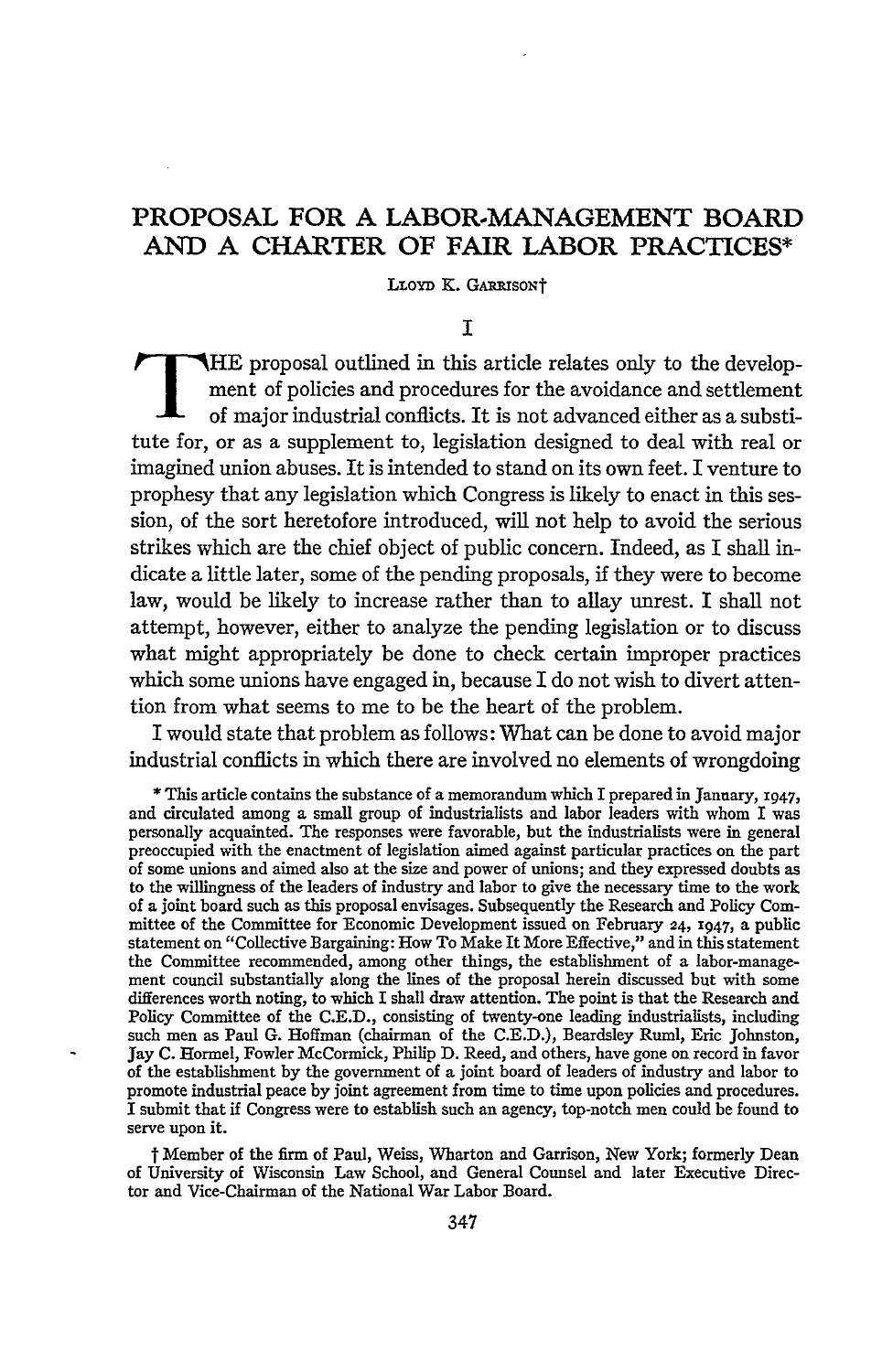but only the question of what the terms of employment should be? I shall assume that any legislation which is likely to be enacted will not materially affect either the power or the philosophy of the labor and industrial groups which now confront each other in the basic industries, and that therefore the problem, as I have posed it, will continue to be with us for a long time to come. Indeed, it seems to me to be inherent in the environment. You cannot today have big industry without big unions, and wherever you have the combination of the two you will run the risk of large and protracted strikes over the terms of employment; and no amount of legislation dealing with such matters as secondary boycotts, jurisdictional disputes, breaches of contract, dosed shop, and the like, will bring us any closer to a solution of the difficulty.

In the search for a solution I believe that we must place primary reliance upon the capacity of industry and labor to hammer out, by agreement, policies and procedures which will keep the conflicts over terms of employment within reasonable bounds. I do not believe that legislation can accomplish this. We can only make progress the hard way-by agreement. That does not mean, however, that the government should just sit back, do nothing and hope for the best. On the contrary, government can and should exercise initiative and leadership in bringing the leaders of industry and labor together in a functional relationship designed to bring about a maximum degree of agreement.

The proposal herein outlined is directed to that end. I should like to state a little more fully the premises on which it rests. They are:

(i) The major issue in the large-scale industrial disputes of today is the wage issue. At the time of Pearl Harbor, the question of the closed or union shop versus the open shop was very much to the fore and was greatly troubling the country, but it was put to rest during the war by the maintenance of membership compromise evolved by the National War Labor Board.' Since the war, employers and unions have for the most part been able to work out compromises of their own through collective bargaining in cases where the union shop or the closed shop has been refused by the employers. These compromises have generally involved either some form

**z Under** the War Labor Board's standard form of maintenance of membership, the union members in a plant had fifteen days in which to withdraw voluntarily from the union if they did not wish to be bound to remain members during the balance **6f** the contract period. Those who did not withdraw during the fifteen days were bound to remain in the union as a condition' of employment. Non-union employees were not required to join the union. The employer was free to hire whomever he wished. Employees who voluntarily joined the union after the lapse , of the fifteen-day period were required to remain in the union for the balance of the contract period. Often some form of check-off (voluntary and revocable, or voluntary and irrevocable, or mandatory for all union members) was directed in addition to maintenance of membership.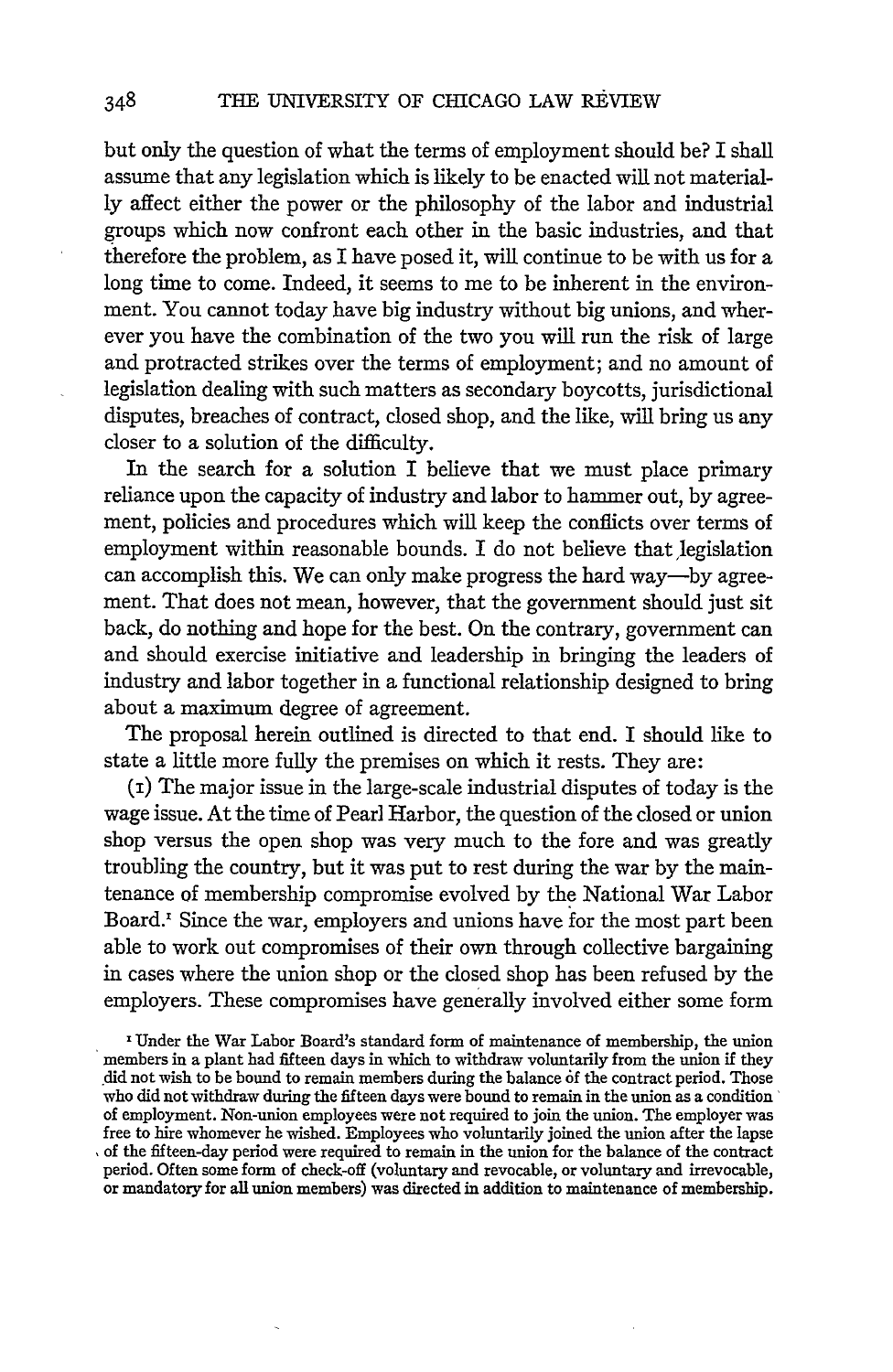of maintenance of membership or some form of check-off<sup>2</sup> or both. Not one of the important post-war strikes has been fought over questions of union security. They have been primarily concerned with wages: first in relation to the cutback of hours to the normal peacetime work week, which resulted in a substantial reduction in weekly earnings;<sup>3</sup> and subsequently in relation to the cost of living. If we could make progress in evolving formulae and standards for the determination of wage levels in different industries and in different areas, the greatest single cause of industrial conflicts would be obviated. These formulae and standards can, I believe, only be evolved by agreement.

(2) While controversies over wages are the most prolific source of industrial conflict today and while ways of settling these controversies without costly stoppages must continue to be the primary objective of national policy, attention must be given to other important questions which frequently result in strife. The union security issue is still troublesome in many plants. The determination of the line between those functions which should be exclusively managerial and those in which the union should participate gives rise to many sharp controversies and needs intensive study. As workers grope for security, questions of guaranteed annual

2 Including in some instances check-offs of an amount equivalent to the union dues, applicable to all employees, whether union members or not. This type of agreement, which has received its most prominent form in the so-called Rand Plan in Canada, worked out by Judge Rand in the settlement of the Ford strike at Windsor, proceeds on the theory that since all employees benefit from the collective agreement negotiated by the union and from the grievance machinery maintained jointly by the union and the employer, they ought to pay their share of the upkeep of the union, during the life of the contract. The same theory, of course, is advanced as an argument in favor of the closed shop or the union shop agreement, but these agreements, in addition to making every worker pay dues, require them to keep up their membership in the union in good standing, and thus give the union a strong disciplinary control over the members. This control may be exercised to discourage dual unionism in the plant, and in that respect its exercise promotes industrial peace and is to the interests of the employer as well as the union. **On** the other hand, the power of discipline may be abused as a result of union politics or personal antagonisms, and many employers object strongly to discharging men for reasons other than the non-payment of dues. The check-off, whether applied to union members only or to all employees, relieves the employer from ever having to discharge anyone. At the same time it does tend to weaken the authority of the union, which may be needed not only to discourage organizing campaigns by outside unions but to help police the agreement by disciplining persons responsible for wildcat stoppages and other breaches of contract. It should be noted, in addition, that some unions oppose the check-off because it does away with the monthly contact between the union officials and the members, particularly where, as is often the case, the members are supposed to go to union headquarters to pay their dues. There are other unions, however, which strongly favor the check-off because by relieving the stewards and committeemen from having to collect dues, they can devote more time to the handling of grievances.

**<sup>3</sup>**The strikes in the automotive, steel, and other basic industries in the winter and spring **of** 1946 primarily resulted in compromising the loss in weekly take-home pay at figures which resulted in the absorption by the companies of anywhere from one-half to three-fourths of the loss, through increases in hourly rates.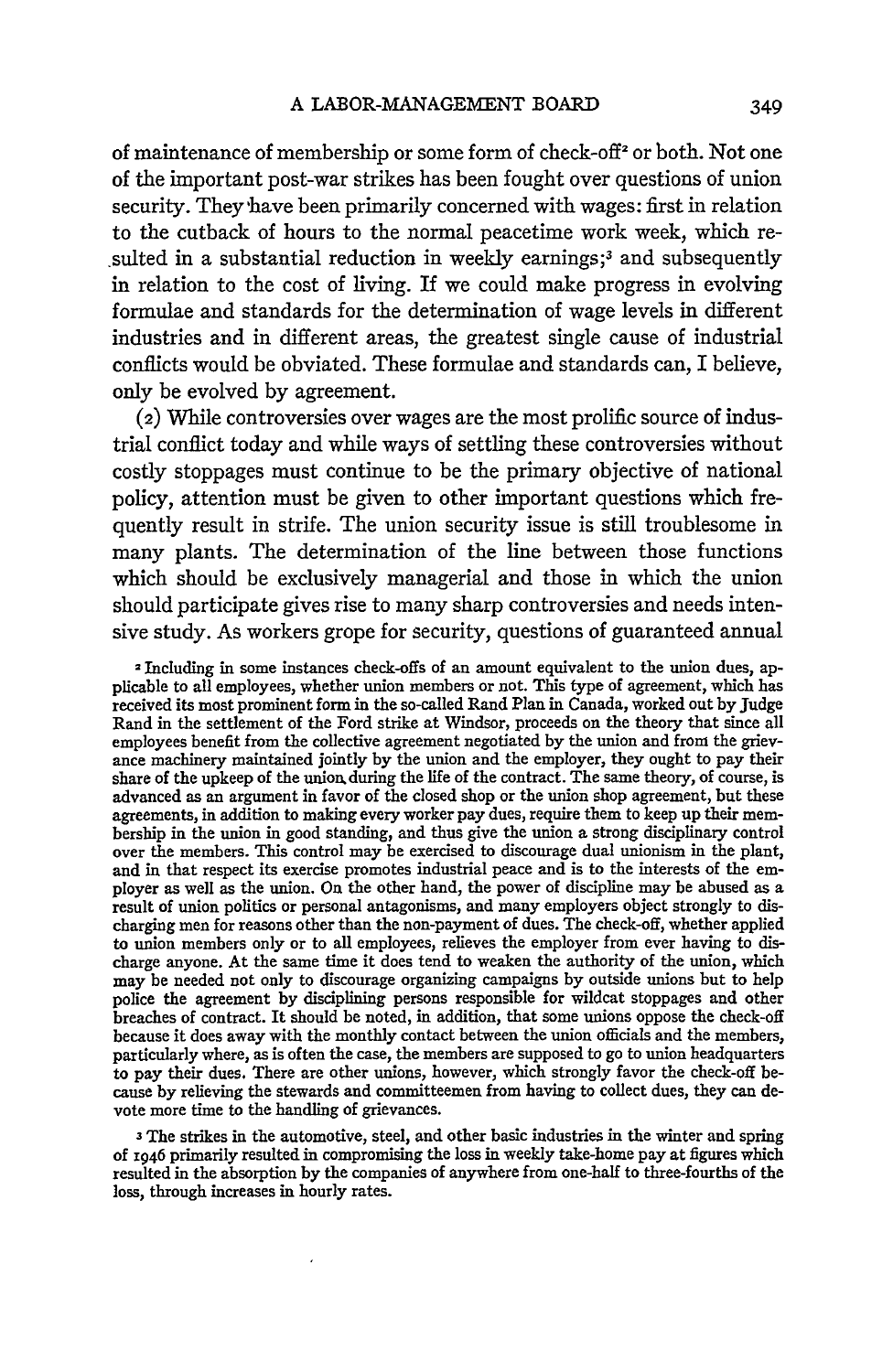wages, severance pay, pension plans, and the like are beginning to come to the fore. In-plant relationships and procedures for the settlement of grievances and the promotion of worker morale are assuming a new importance as we learn more about the psychological factors which produce unrest. In all these fields there is urgent need of labor-industry co-operation at the highest levels of national leadership as well as all along the line.

**(3)** Governmental determination of wages and other terms of employment in major industries, whether brought about through boards or courts, and whether through legal compulsion or public pressure, will undermine collective bargaining and may in the end result in governmental controls over prices and production.

It would be difficult to conduct a limited experiment with governmental intervention of this sort. Proposals have been made for establishing compulsory arbitration only in industries particularly charged with a public interest, such as electric power production; but it would be hard to do this without extending the process throughout the basic industries such as coal, steel, railroads, shipping, communications, oil, and others, the stoppage of any one of which would sooner or later vitally affect the country. Compulsory arbitration upon any such scale would introduce a dangerous degree of governmental interference with the flexibility of the wage-price structure, which is the present basis of our whole economy. Moreover, as a long experience in Australia and experiments in Great Britain in the first World War have abundantly demonstrated, compulsory arbitration often fails to work because, in a democracy, masses of men simply cannot be prevented from striking when they believe that a particular governmental decision is unfair or unjust.

The plain fact of the matter is that so long as we have a democracy and a system of relatively free enterprise, we are bound to have a certain amount of industrial strife which will be greater in some periods and less in others; and it would seem to be the better part of wisdom to look to collective bargaining, imperfect as its results may be, to settle the differences that arise than to embrace another imperfect method of settlement, namely, compulsory arbitration, which carries with it much evil of its own. No doubt we may be faced occasionally with strikes of such a magnitude and duration as to threaten the welfare of the whole community, but it would seem better to meet an occasional crisis of this sort by improvised methods of settlement, as we have managed to do in the past, than to hold out in advance to the contestants an assured procedure for getting the government to write a contract for them. After all, we have weathered each crisis thus far by one means or another adapted to the par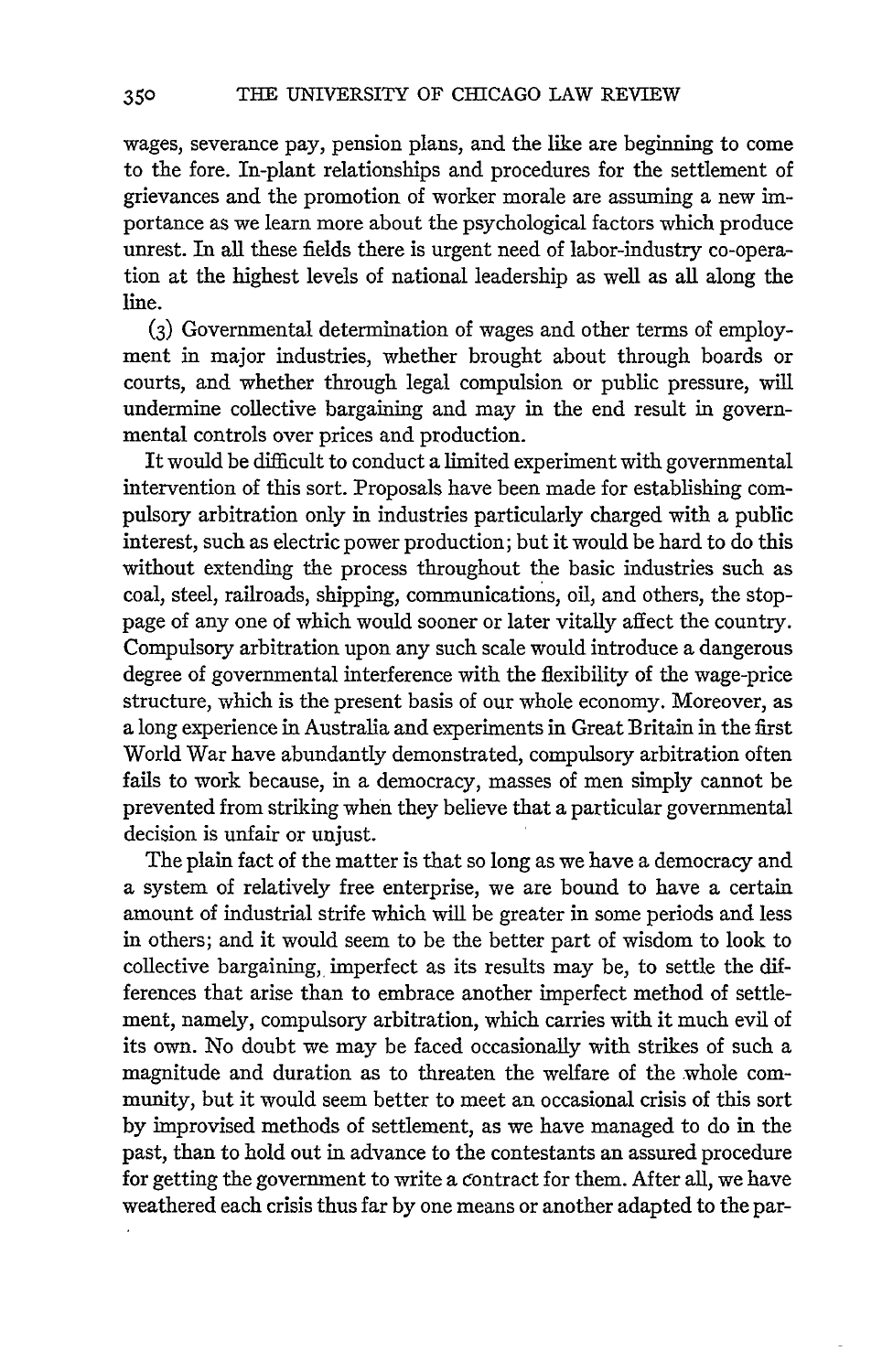ticular emergency, without embarking upon formidable adventures in the way of governmental dictation of the terms of employment, and I see no reason to suppose that we cannot continue to get along in this way in the future.

We must always remember that, after all, industrial workers are a part of the public; they are average Americans who are profoundly influenced by what their community wants and thinks. In this fact lies our ultimate safety. And we must remember also that throughout most of industry our labor relations have scarcely emerged from the formative stage and that the curve of development for a long time to come will be in the direction of greater maturity and responsibility, with wisdom building upon experience. The time is therefore ripe for a forward effort on the part of the leaders of industry and labor to develop policies and procedures which will make collective bargaining work more effectively.

(4) The objective of national policy should therefore be to buttress and support the processes of free collective bargaining. The best and perhaps the only way in which fundamental progress can be made in this direction is by encouraging common agreement and joint efforts on the part of the representatives of industry and labor nationally, and in local communities, and in particular industries. Toward this end the government should give all the aid it can, short of interfering in the final determination of policies and decisions.

**(5)** Progress in the formulation of overall policies by agreement was made through national management-labor conferences called by the President at the start of World Wars I and II, and in November, 1945. However, the fruits of this progress have been insufficiently capitalized upon. In particular the unanimous agreements reached by the conference of November, 1945, deserve to be proclaimed as national policy, and to be added to thereafter by joint effort.

(6) The experience of the National War Labor Boards in World Wars I and II, in reaching unanimous agreement upon many important questions of basic policy, demonstrated the utility of a *continuing, organized* relationship between representatives of industry and labor. A similar *continuing, organized* relationship may prove beneficial in peacetime and may hold out more promise of progress by agreement than reliance exclusively upon occasional ad hoc management-labor conferences.

The proposal outlined herein is designed to establish a relationship of that sort. Before taking it up, I should like to discuss briefly a portion of the pending Taft-Ball-Smith Bill<sup>4</sup> which deals with the problem of settling and avoiding major strikes. I select this measure for comment only be-

4 **S.** *55,* 8oth **Cong.** Ist Sess. (X947).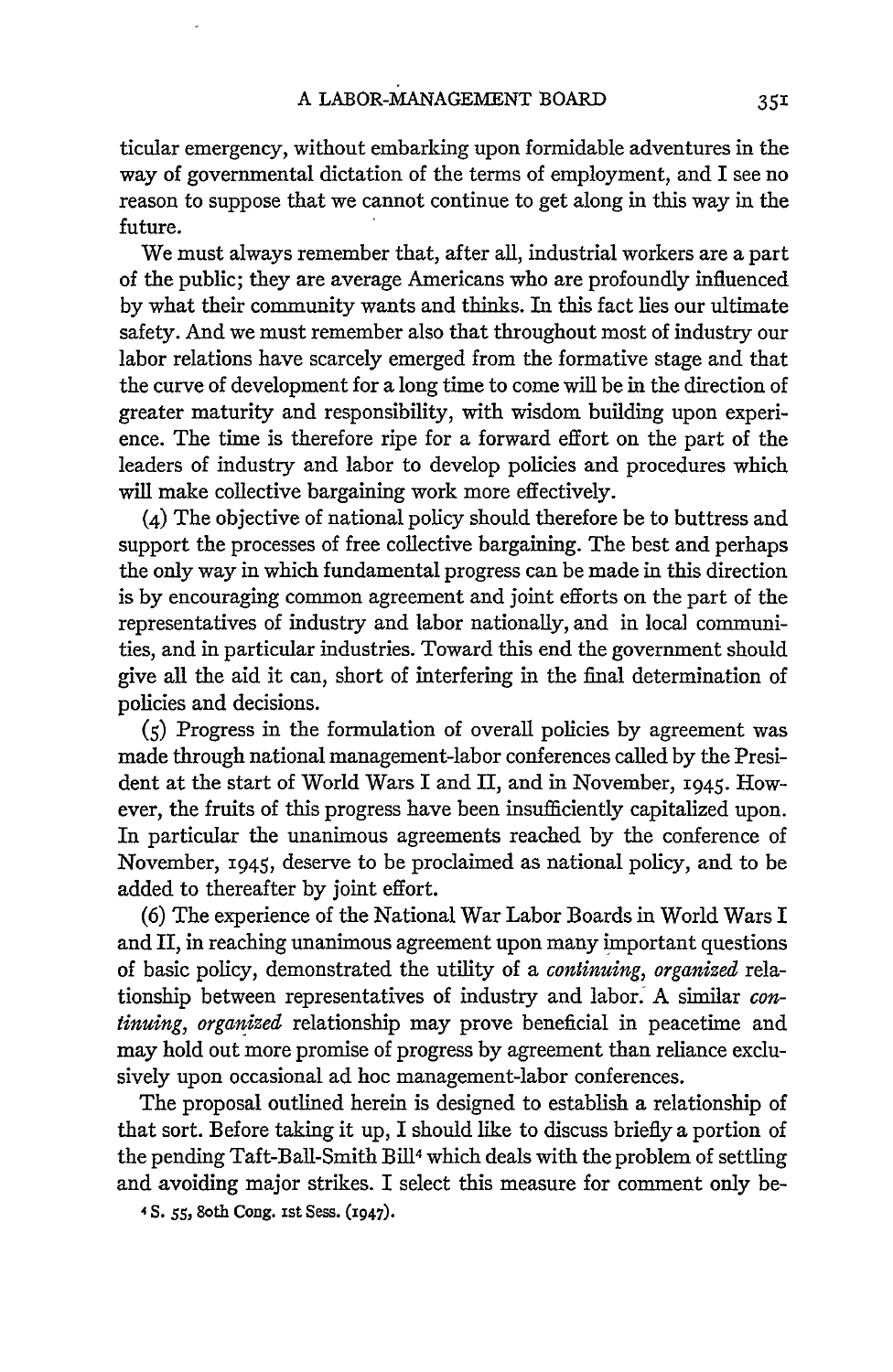cause it seems to me to be typical of many attempts to set up governmental machinery for the avoidance of strikes, involving some elements of compulsion, which I fear will have effects in practice quite contrary to those intended by the draftsmen.

Title I of this bill creates a five-man all-public mediation board "in the Department of Labor." The existing Conciliation Service is put under it.5 Section 3(b) provides in effect that whenever the board proffers its services in any labor dispute there shall be no strike or lockout for sixty days (unless prior thereto the board certifies that its efforts at mediation are concluded-a confession of failure which one may expect would not often be made). This plausible provision is likely to have these unforeseen consequences:

(a) It would be to the interest of every union entering upon negotiations to get the board to proffer its services at the earliest possible moment. For if the union and the company negotiated for two or three months without reaching a settlement, the board could intervene on the eve of a strike and prolong the period for another two months. In order to avoid such a stretching out of the negotiations, the union would be likely at the very outset to try to get the board into the picture so that the sixty-day period would begin to run, after which the union would have a free hand. The way to do this would be to make exorbitant demands and noisy threats, so as to give the appearance of an imminent crisis.

(b) These tactics would then gravely disturb the collective-bargaining atmosphere. They would stiffen the employer's resistance and make it harder for the union to recede from its extreme demands.

(c) Once the board had proffered its services, it would tend to develop into a fact-finding, recommendatory agency, making public reports on the merits of unsettled controversies and putting the government to that extent into the business of determining wages and other conditions of employment. 6 Certainly there would be a good deal of public pressure on the board to state its position in controversies which were upsetting to the

s Being "in the Department of Labor" means, among other things, that the board's budget would be controlled by the Secretary of Labor. The proposal really amounts to no more than adding five good Presidential appointees to the Conciliation Service to head it up. This is a net gain, but not much, because under the set-up it would be difficult to get really first-rate men to serve. The apparent independence of the board would not be real because of the Secretary's budgetary control, and conflicts, jealousy, and friction would be likely to arise between the Secretary, whose prestige would be diminished by the bill, and the five Presidential appointees who would be injected into his establishment.

**61** do not wish to suggest that the appointment of fact-finding boards would not sometimes be useful. If carefully selected on an ad hoc basis, and used sparingly, and only where there was good reason to expect that they might succeed as a sort of dressed-up mediation board or as a face-saving instrument, they could continue to do good work, as they have done in the past.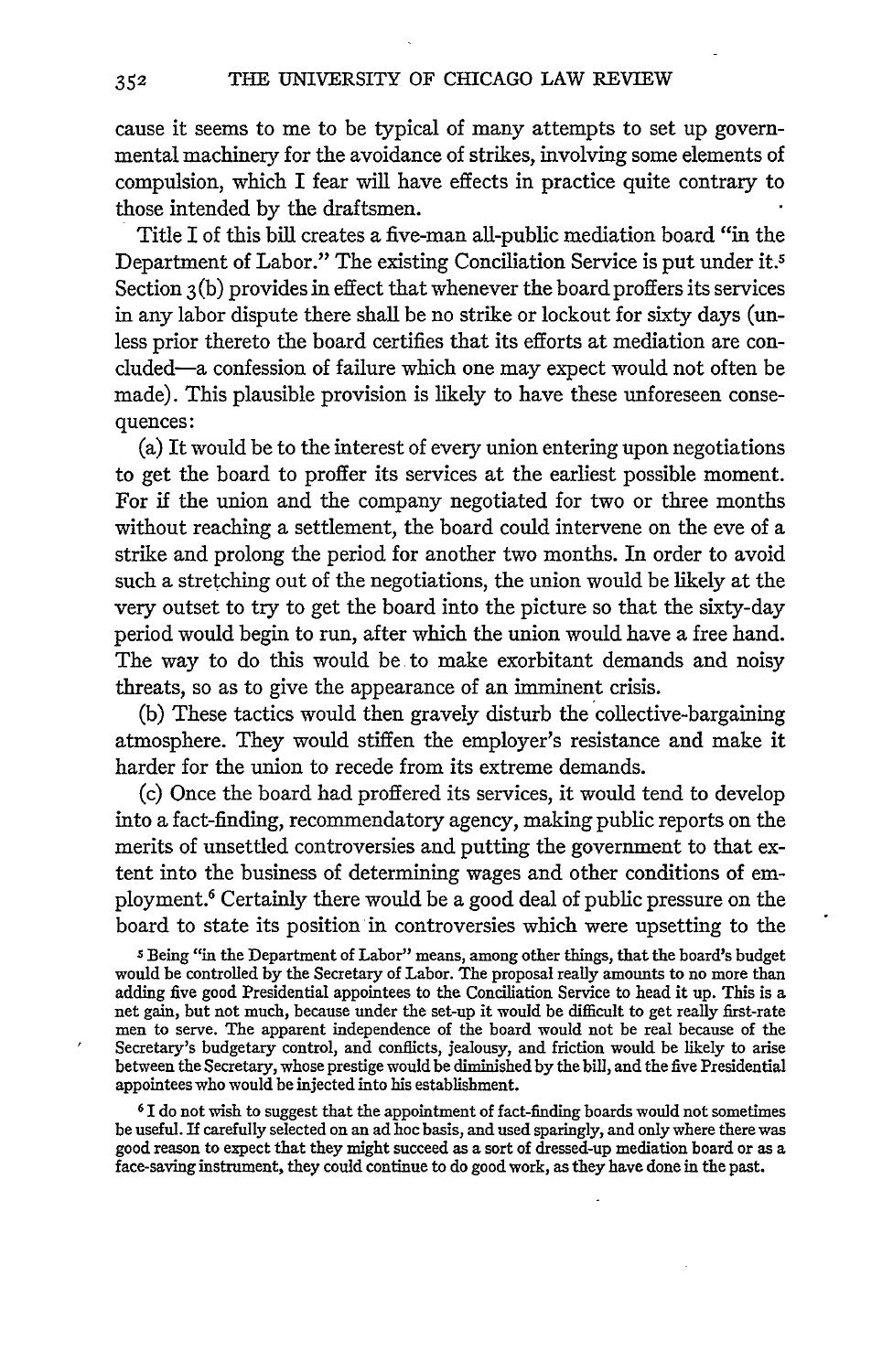public, and the board would be tempted to take this course whenever it had failed to effect a settlement. And those unions which think they can gain most by getting governmental agencies to recommend terms beyond what the employer would offer would do their utmost to get the board to make reports of this sort.

(d) Because of the risk that labor disputes would terminate in this sort of semi-adjudication by the board, employers might become chary of making any proposals to the union in negotiations which could be used as a floor above which the board would build. Thus collective bargaining would be undermined.

None of these results might actually occur. But our experience to date with governmental cooling-off periods and other forms of governmental intervention indicates that there would be enough danger in this type of proposal to warrant the adoption of an alternative policy designed to bring about the maximum degree of co-operation between the leaders of industry and labor in the development of policies and procedures for settling and avoiding major conflicts.

### **II**

The outline of an Act of Congress which now follows is suggested as one way of translating that policy into practice. I have not attempted to put this outline into formal statutory language, but only to indicate what its salient features might be.

#### **OUTLINE** OF **AN ACT OF CONGRESS**

#### *I. Purposes of the Act*

The purposes of this Act are to facilitate the avoidance and settlement of industrial disputes **by** collective agreements between unions and employers without strikes or lockouts, and to provide means for assisting and encouraging representatives of labor and management to develop through joint efforts policies and procedures designed to make collective bargaining function effectively in the public interest.

#### *II. Establishment of a National Labor-Management Board*

*A.* A National Labor-Management Board is hereby created as an independent agency of the government, to be composed of the following:

(i) Five representatives of labor, each with an alternate, to be appointed by the President after consultation with the major organizations of labor;

(2) Five representatives of industry, each with an alternate, to be ap-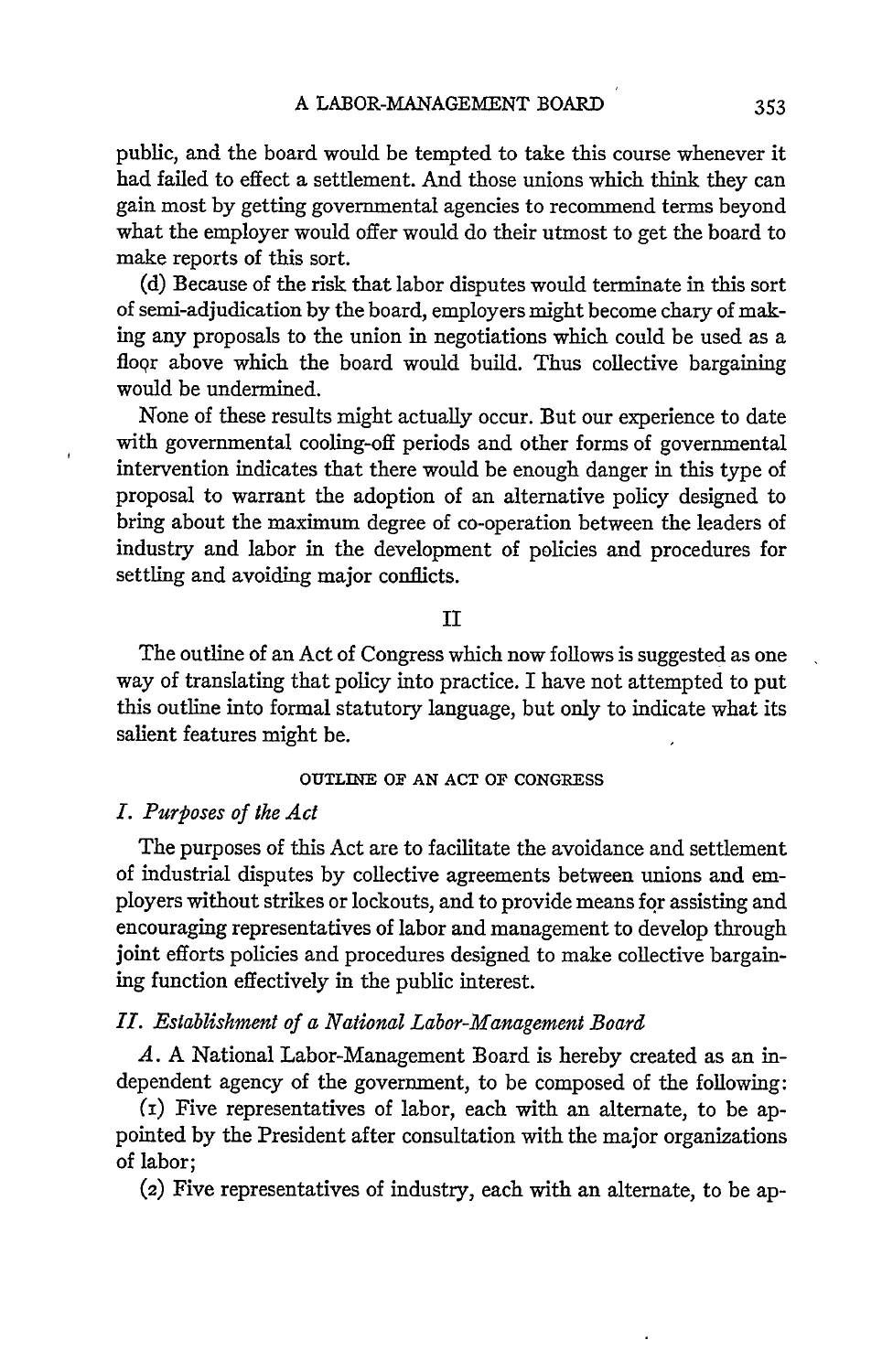pointed by the President after consultation with the major organizations of industry;

**(3)** A chairman, to be jointly nominated by the foregoing members and appointed by the President;

(4) The Secretaries of Labor and Commerce, ex officio;

**(5)** The chairmen of the Senate and House Committees on Labor, ex **officio. <sup>7</sup>**

B. Any action of the board may be taken by, and no action may be taken without, the affirmative vote of four of the five labor members and four of the five industry members.

C. The labor and industry members, and the chairman, will be appointed for one year terms, and may be eligible for reappointment. They will serve on a per diem basis, with a full-time executive secretary.

D. The board may call upon the secretaries of Labor and Commerce from time to time for special staff assistance, research and investigations, and may appoint such additional personnel as is needed to enable the board to carry out its duties.

**E.** The duties of the board shall be as follows:

(i) To consider ways and means of developing and supporting voluntary procedures for the avoidance and settlement of strikes, in general, and also in particular industries, areas and communities, as the needs may indicate;

(2) To study the causes of industrial peace as well as industrial unrest, and to bring to the attention of industry, labor and the public, any lessons learned through such study, including in the study an analysis of local or industry-wide experiments and procedures for the avoidance and settlement of disputes, with a view to encouraging the wider adoption of methods which have proved successful in practice;

**(3)** To promote more effective methods for arbitrating jurisdictional disputes;

7The **C.E.D.** proposal is for a Labor-Management Council within the Department of Labor "for housekeeping purposes" but independent as to its operations and policies. Its members (unspecified as to number) would be appointed by the President "upon the joint recommendation of the Secretaries of Commerce and Labor with the advice and consent of the Senate" (a pretty neat suggestion). The two Secretaries and the Chairmen of the Senate and House Committees on Labor would not, as in my draft, be ex officio members, but the Council would be required to meet with them "at regular intervals **....** so that there may be a continuing and direct contact between the executive and legislative branches of government and the representatives of labor and management on matters affecting industrial peace." The C.E.D. proposal contains no provision for a chairman, which seems to me to be a lack, since there ought to be some one on the board charged with responsibility for seeing to it that the board met regularly and that its business moved along.

354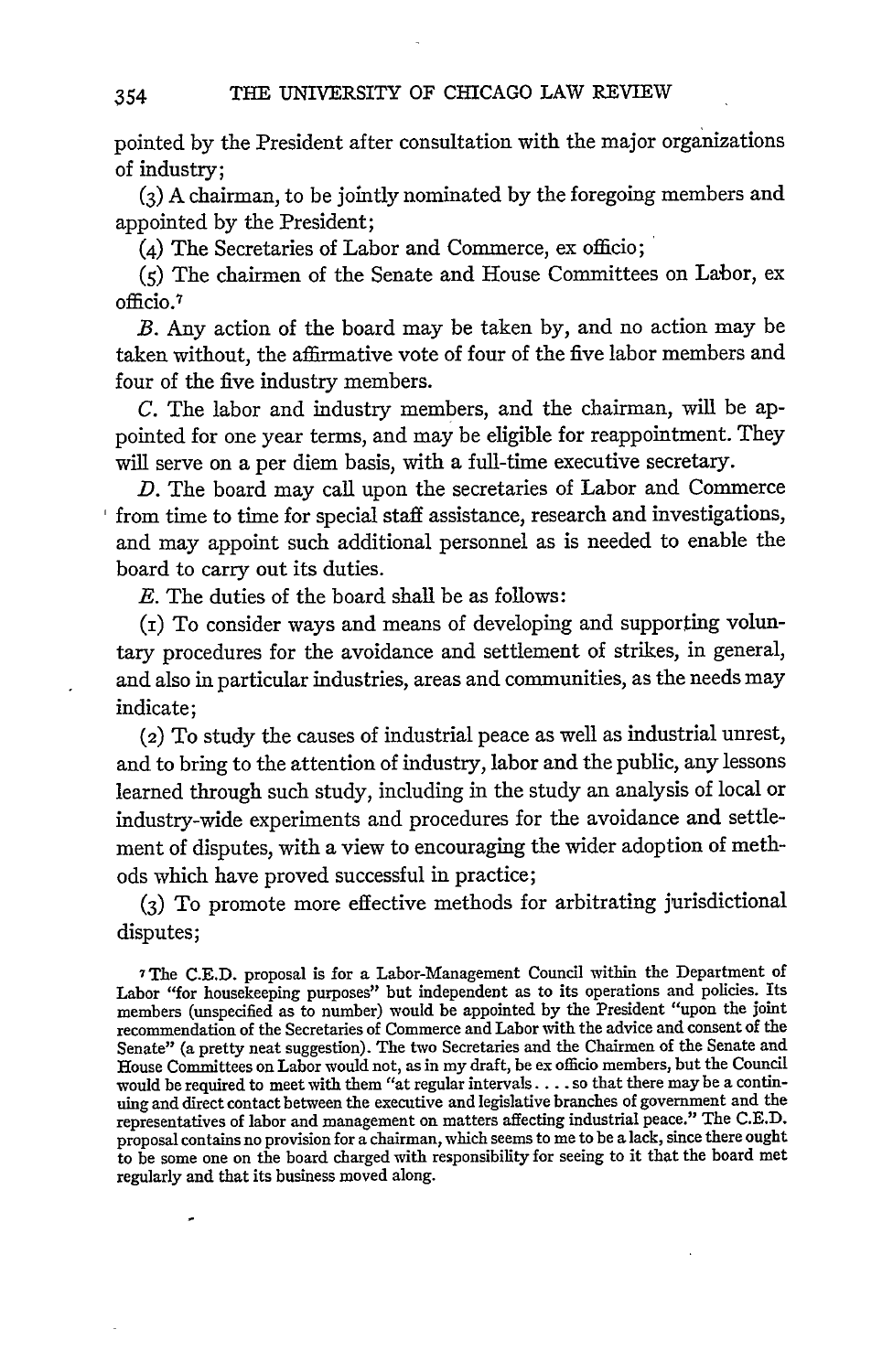(4) To study the experience with labor-management production committees during the war, and other experiments in co-operation for the improvement of efficiency and productivity, and to encourage the taking of appropriate further steps in these directions;

*(5)* To appoint arbitrators or emergency boards or investigators at the joint request of the parties to particular disputes certified to the board by the Secretary of Labor as vitally affecting the national welfare;

(6) In disputes so certified, to recommend to the parties or to the President, on the board's own motion, particular courses of action or procedures for settlement, not involving the board in the merits of the dispute or in findings of fact, whenever in the board's judgment such recommendations can usefully be made and need to be made in the public interest;<sup>8</sup>

**(7)** In aid of its duties, to hold hearings or conferences, conduct investigations and issue publications;

(8) To recommend any legislation which in the board's judgment may be needed for the proper functioning or strengthening of the board or for the support of voluntarily developed procedures for the settlement of disputes; to report its activities annually to Congress; and to submit its views to Congress or the President upon particular questions when requested so to do;

*(9)* To encourage adherence by unions and employers to the principles unanimously adopted by the President's National Labor-Management Conference of November, 1945, regarding the making of initial collective agreements, and the administration and maintenance of collective agree-

**8** The major differences between the C.E.D. proposal and the foregoing, with regard to functions, are as follows: (a) the C.E.D. proposal omits item **(4)** having to do with the promotion of efficiency and productivity-a note I should like to see included; **(b)** the C.E.D. proposal omits item *(5)* relating to the appointment of arbitrators, etc., at the joint request of the parties, and item (6) relating to procedural recommendations for the settlement of a limited group of critical controversies. The C.E.D. would have the council stay out of disputes altogether. At present, as a result of the action taken in November, 1945, **by** the President's National Labor-Management Conference, there is attached to the U.S. Conciliation Service a joint labor-management advisory board which passes on appointments of arbitrators and mediators. The C.E.D. would in effect lift the level of the Director of the Conciliation Service and of this advisory board by having both appointed by the President and confirmed by the Senate, and would then broaden the duties of the joint board by having it make studies and meet with the Secretaries of Labor and Commerce and the House and Senate Labor Committee chairmen, as already described, and make an annual report to the President with recommendations for improving industrial relations. The joint board, or council, as the C.E.D. would call it, would continue to pass on appointments of arbitrators and mediators, but it would not appoint them itself, nor would it undertake any direct functions, however limited, in labor disputes. My own preference would be to leave the Conciliation Service intact with its present joint advisory board, and then create an independent labor-management board of a higher order, with limited functions in disputes as suggested in my items **(5)** and (6). If leaders of industry and labor would be willing to perform these functions, I think that the country would be the gainer. The C.E.D. coolness toward this suggestion may indicate that industry, at least, is not ready to take on such responsibilities; perhaps labor is not either.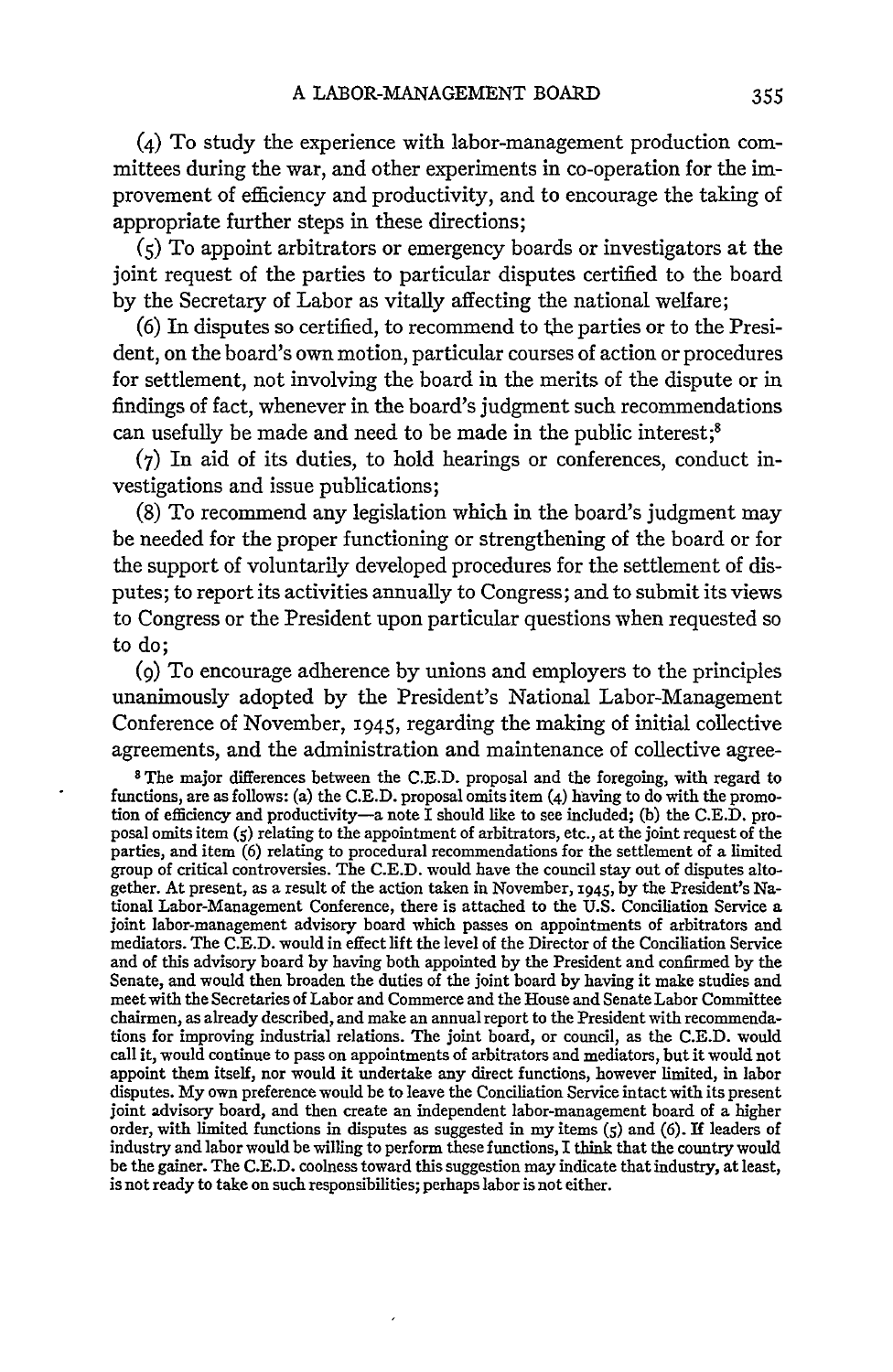ments (said principles being set forth hereinafter in Part III of this Act for the guidance of industry and labor and the information of the country) **;9**

(io) To formulate (or propose or call labor-management conferences to formulate) further statements of the principles and policies which should govern management and labor in their collective relations, and to promulgate, distribute and encourage adherence to, the principles and policies so formulated, considering particularly, as areas in which to seek the maximum degree of joint agreement, wage policies, measures for stabilizing employment, and the delineation of the functions of management and labor.<sup>10</sup>

#### *III. A Charter of Fair Labor Practices*

The principles hereinafter set forth in this Part III, having been unanimously agreed to by the President's National Labor-Management Conference of November, x945, are hereby designated as a "Charter of Fair Labor Practices" and are declared to constitute national policy. They are published for the information of the country and as a guide to representatives of industry and labor in collective-bargaining negotiations and in the administration and maintenance of collective agreements. As further principles are elaborated by agreement, pursuant to paragraph io of Section E of Part II of this act, the board hereinabove provided for may publish them as an integral part of this Charter of Fair Labor Practices, so that the charter shall constitute a developing document embodying at any

**9** The C.E.D. proposal contains nothing comparable to items **(9)** and (1o) above. It seems to me that a real step forward would be taken if Congress were to embody in statutory form, as a sort of charter of fair labor practices-unenforcible in the courts but carrying weight nevertheless as a declaration of public policy-the principles already agreed to by the Labor-Management Conference; and further, if Congress were to call upon labor and industry, through the medium of the joint board, to keep on developing and adding to this charter, as in item (io).

**10** These three areas-wage policies, measures for stablizing employment, and the delineation of the functions of labor and management-are the hardest and the most important for industry and labor to explore together. At the 1945 conference the first two were not considered at all, and on the third no agreement could be reached (see pp. 43 to 73 of Vol. III of the Proceedings for an interesting clash of views which may be, however, less irreconcilable than then appeared). The industry group, joined by the AFL representatives, opposed the request of the CIO representatives to discuss wage policy. In the light of the strikes which thereafter followed, it seems regrettable that not even an attempt was made to lay down standards and guides for easing the country through the major wdge adjustments which were then inevitable. However, price controls were still in force and the government may perhaps be criticized for not having called upon labor and industry to meet with its own representatives to formulate a workable wage-price policy for the transition to peace-time production. In any event, the formulation by agreement of yardsticks and standards for wage-fixing should henceforth be at the forefront of the efforts of labor and industry. This is why I would mention it specifically in the actas a matter of emphasis-along with the other major policy questions specified above. The C.E.D. proposal contains no comparable provisions.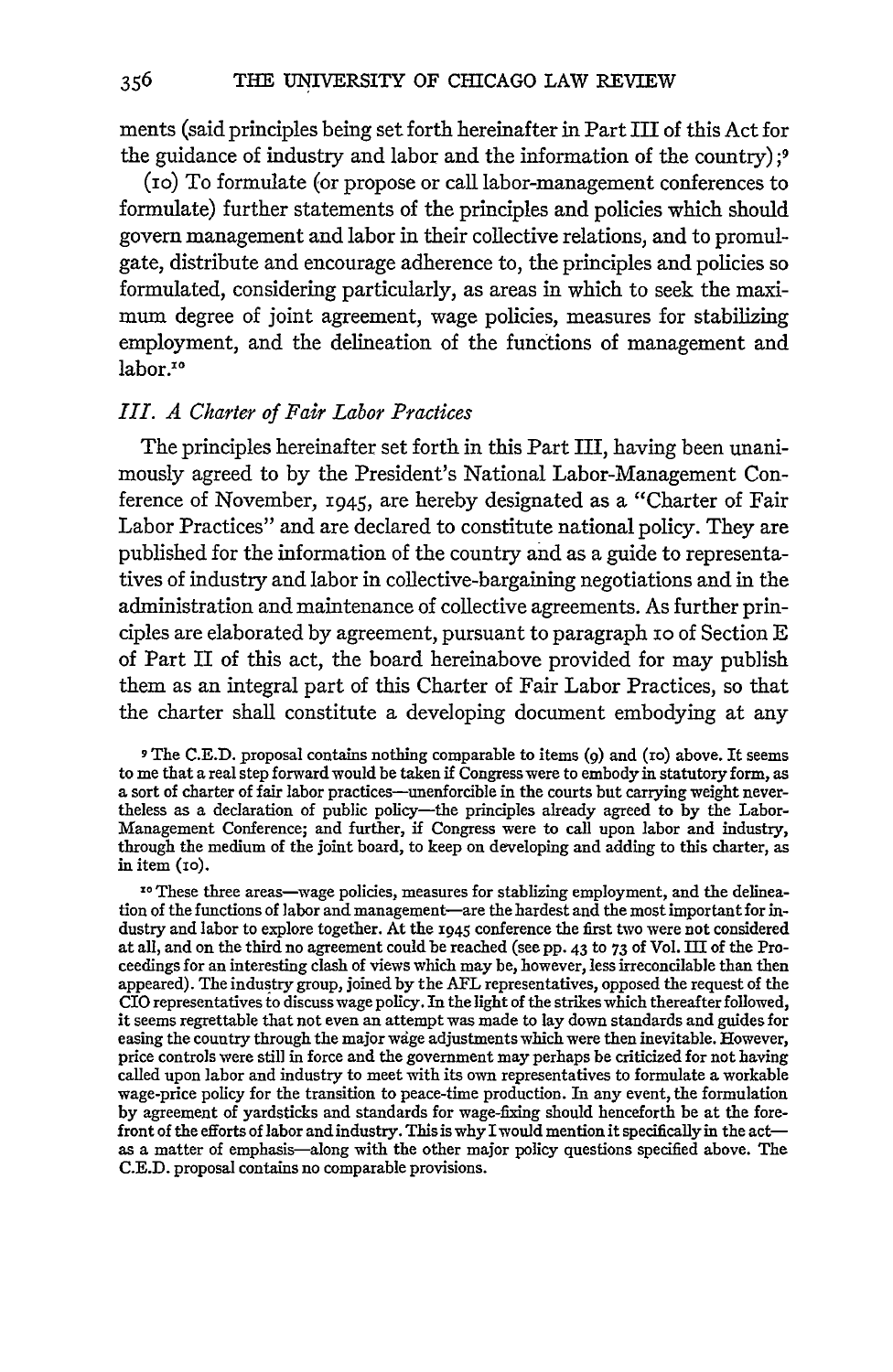given time the best views of the leaders of industry and labor regarding their mutual relationships. The initial charter shall read as follows:<sup>11</sup>

A. The Making of Initial Collective Agreements<sup>1</sup>

**(i)** Collective bargaining undertaken promptly and in good faith, following recognition of a properly established bargaining agent either by acceptance by the employer or by operation of lawfully constituted procedures, is viewed as the first step to avoid strike action by the union or refusal to bargain by the employer.

Observance of the following widely applicable rules will contribute to orderly and peaceful procedures in making the first contract:

- (a) The employer should not question his obligation to bargain with the union chosen as the bargaining agent for all employees in a properly established bargaining unit.
- (b) Neither side should delay immediate establishment of bargaining relationships and commencement of contract negotiations.
- (c) In their negotiations, the parties should look toward the preparation of a signed agreement covering a defined period of time.
- (d) Before specific bargaining on individual items is undertaken, each party should present to the other a general statement of its position and the parties should then explore them jointly. Areas of agreement should be carefully sought. Precise definition of the issues also should precede specific bargaining. In consummating their first agreement, the parties should carefully define its scope and terms.
- (e) It is well that respect and consideration be given to proposals presented by either the employer or the union and every reasonable effort made to bring about accord before any unreasonable ultimatum is issued by either side. Both sides should avoid inflammatory statements which question the sincerity or good faith of the other party.
- (f) Both parties should avoid threats or actions which interfere with normal operations while negotiations are still proceeding in good faith and until all other peaceful procedures have been exhausted.<sup>13</sup>

(2) Conciliation should be employed by the parties if collective bargaining has not resulted in agreement. Such conciliation may be private or public, and if public, local, state or federal, as best suited to the circumstances.

Conciliation, however, should not be the first resort of parties, but should be undertaken only after reasonable time and full effort to reach agreement has been made by direct negotiation.

**"** What follows has been taken verbatim, from **pp.** X29-31, **141-43,** and **32,** of Volume III of the Proceedings of the Conference.

**-** This is the first formulation of principles in the labor field ever agreed to by leading representatives of industry and labor. The reasonable and common sense nature of these principles should not obscure the great advance marked by their formulation. Before the war no such agreement could conceivably have been reached.

**<sup>13</sup>**These six principles, **if** given support by Congress, should be of considerable assistance to mediators, as well as to the parties themselves.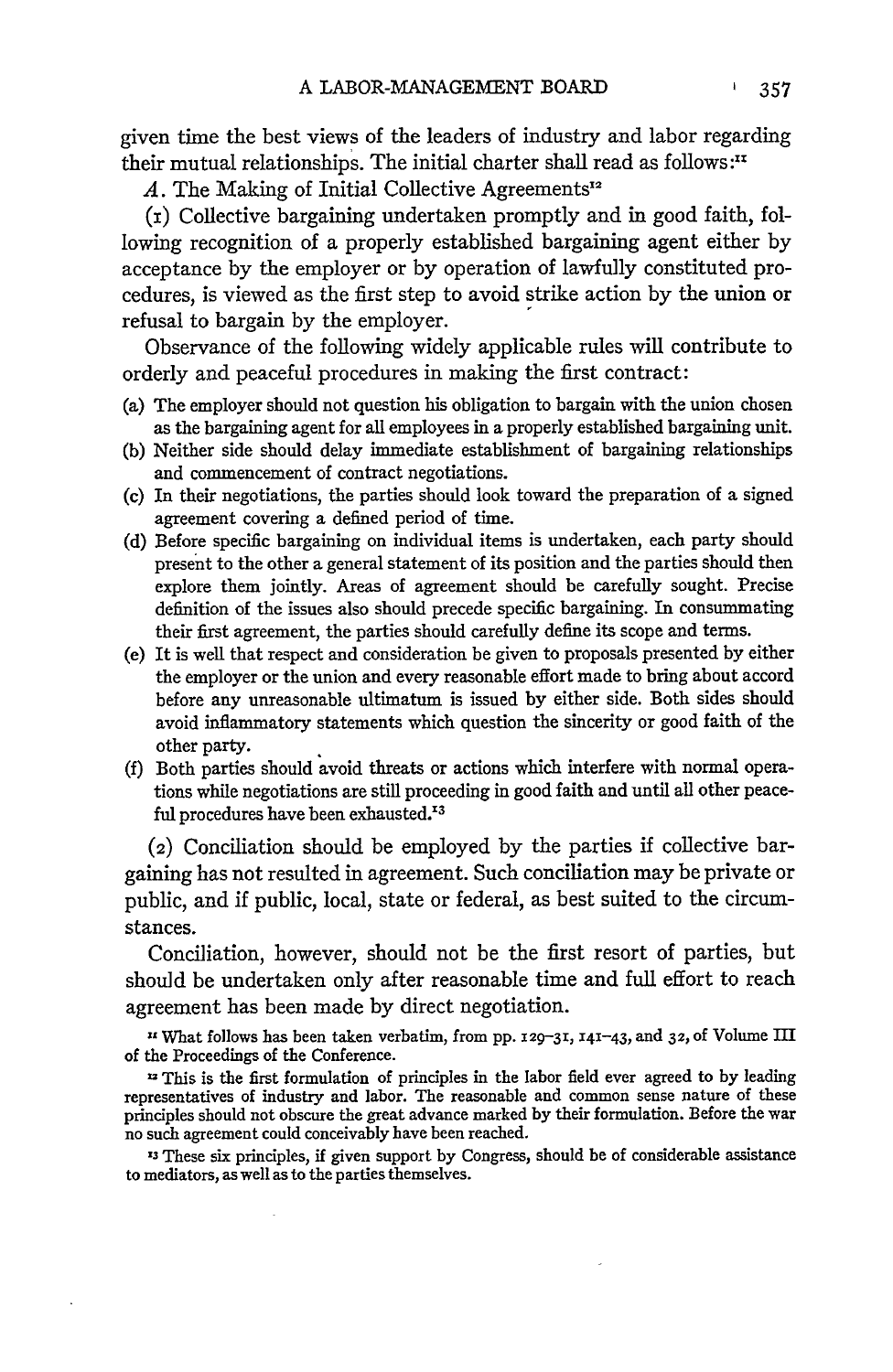The conciliator should, wherever possible, be invited by both parties to participate. If that is not possible, the best practice is for the party inviting the conciliator to notify the other party of this action.

**(3)** If direct negotiations and conciliation have not been successful, voluntary arbitration may be considered by the parties; however, before voluntary arbitration is agreed upon as a means of settling unsettled issues, the parties themselves should agree on the precise issues, the terms of submission, and the principles or factors by which the arbitrator shall be governed.<sup>14</sup>

B. The Administration of Collective Agreements

358

**(i)** Collective-bargaining agreements should contain provisions that grievances and disputes involving the interpretation or application of the terms of the agreement are to be settled without resort to strikes, lockouts or other interruptions to normal operations by an effective grievance procedure with arbitration as its final step..5

**'4** The limited use of arbitration for the settlement of *contract terms* (as distinguished from the *interpretation of contract terms already agreed to,* which is discussed in the section immediately following) is due just to this difficulty, namely, of agreeing upon the "principles or factors by which the arbitrator shall be governed." Employers and unions hesitate to commit to an "outsider" the fixing of contract terms where his frame of reference is very broad. (All the more so are they opposed to compulsory references in such circumstances.) When the arbitra- - tor is given rules or standards by adherence to which he cannot go very far wrong, one way or the other, the parties are much more apt to be willing to entrust their fates to him. One of the most successful arbitrators in the country, who for years has set the annual wage-scales in a particular industry, once told me that the parties were willing to let him do this only because he made it a practice to explore the true necessities of each side in a series of separate, private, off-the-record conferences, and because he would not proceed to a judgment until he was satisfied that he understood about where the breaking-point of each side lay, so that **if** he hit somewhere in between the result would be bearable. A procedure of this sort, however, could be successful only under exceptional conditions; it would call for an unusual degree of personal confidence in the arbitrator and of shrewdness, tact, and wide knowledge of the industry on his part. In most cases these conditions are not all present, and since they are not, it becomes particularly important in the wage field (which is the most difficult to arbitrate) for industry and labor to formulate by agreement yardsticks and limiting principles for the guidance of arbitrators. Not nearly enough effort has been put into this undertaking, and its importance cannot be exaggerated.

<sup>15</sup> This agreement upon arbitration as the final step in grievance procedures marks one of the great war-time gains in labor relations. Before the war the practice was very limited and was strongly resisted. During the war the vital necessity of maintaining uninterrupted production led to a new interest in procedures for settling grievances and day-to-day disputes within plants. On February **28,** i944, the industry, labor and public members of the National War Labor Board unanimously adopted a resolution calling upon employers and unions "to install adequate procedures for the prompt, just, and final settlement of the day-to-day grievance involving the interpretation and application of the contract"; "to make the full functioning of the grievance procedure a major responsibility under the no-strike no-lockout agreement for maximum production to win the war"; and, "even in the absence of established grievance procedures, to settle grievances through direct negotiation and, if necessary, voluntary arbitration." Subsequent pronouncements and actions of the board developed further the concept and practice of arbitration under grievance procedures, so that by the time the war had ended a really significant change had occurred in the thinking of both industry and unions with regard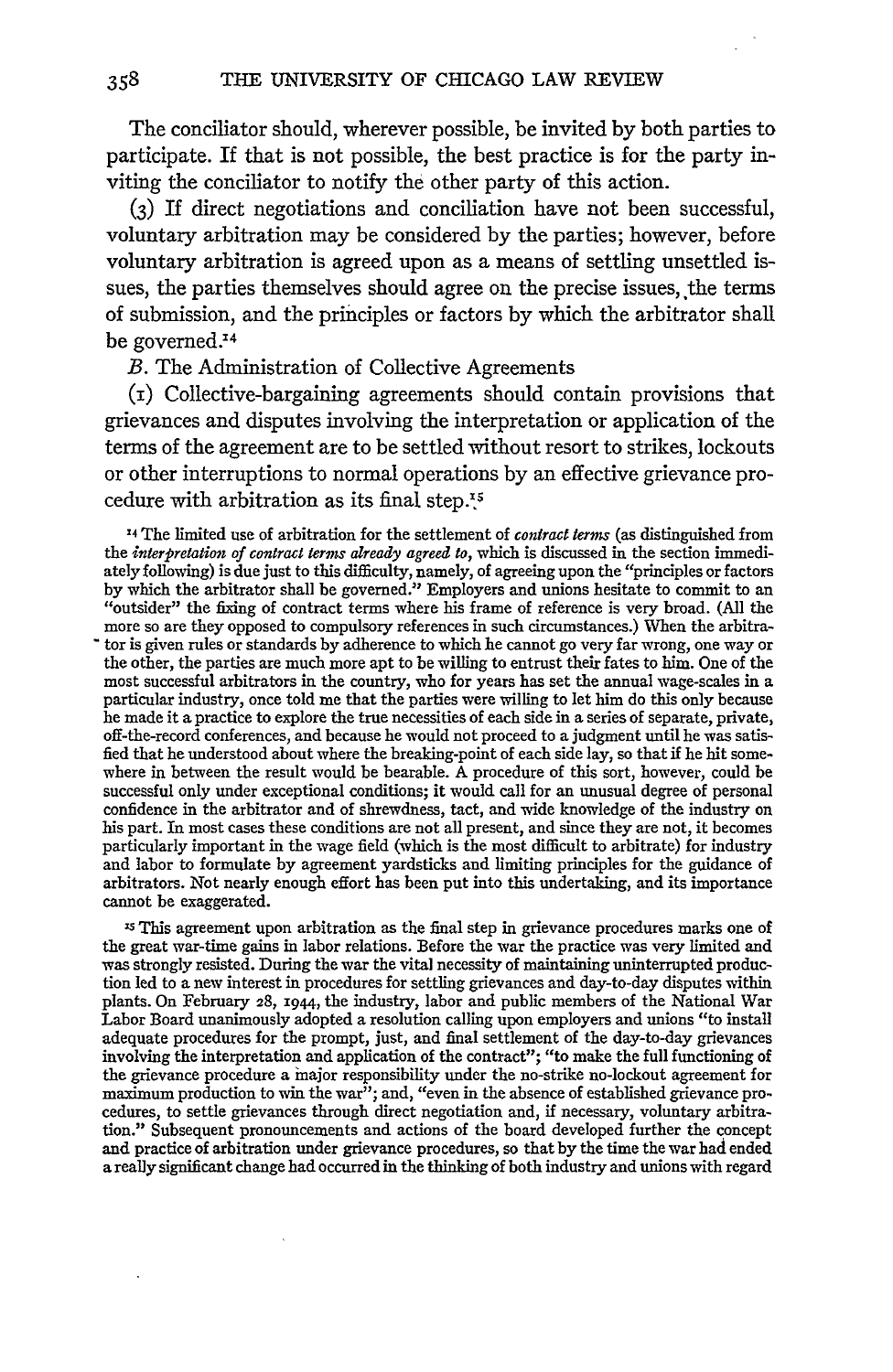(2) To be effective, the procedure established for the settlement of such grievances and disputes should meet at least the following standards:

- (a) The successive steps in the procedure, the method of presenting grievances or disputes, and the method of taking an appeal from one step to another should be so clearly stated in the agreement as to be readily understood by all employees, union officials, and management representatives.
- (b) The procedure should be adaptable to the handling of the various types of grievances and disputes which come under the terms of the agreement.
- (c) The procedure should be designed to facilitate the settlement of grievances and disputes as soon as possible after they arise. To this end:
	- **i.** The agreement should provide adequate stated time limits for the presentation of grievances and disputes, the rendering of decisions and the taking of appeals;
	- 2. Issues should be clearly formulated at the earliest possible moment. In all cases which cannot be settled in the first informal discussions, the positions of both sides should be reduced to writing;
	- **3.** Management and union should encourage their representatives to settle at the lower steps grievances which do not involve broad questions of policy or of contract interpretation and should delegate sufficient authority to them to accomplish this end;
	- 4. The agreement should provide adequate opportunity for both parties to investigate grievances under discussion;
	- *5.* Provision should be made for priority handling of grievances involving discharge, suspension, or other disciplinary action.
- (d) The procedure should be open to the submission of grievances by all parties to the agreement.

**(3)** Management and unions should inform and train their representatives in the proper functioning of the grievance procedure and in their responsibilities under it. In such a program it should be emphasized:

- (a) That the basic objective of the grievance procedure is the achievement of sound and fair settlements and not the "winning" of cases.
- (b) That the filing of grievances should be considered by foremen or supervisors as aids in discovering and removing causes of discontent in their departments.
- (c) That any tendency by either party to support the earlier decisions of its representatives when such decisions are wrong should be discouraged.

to the settlement of grievances through arbitration. This method now came to be looked upon **by** many influential employers and unions as normal and indeed indispensable. It remained for the 1945 conference to give to these views a formal and impressive backing. It is important to note the essential difference between arbitration under an existing contract and arbitration of the terms to be embodied in a new contract. In the former case the arbitrator is merely interpreting and applying the parties' own language; in the latter case he is making a contract for them. In the former case his scope is narrowly confined, so that even if he makes mistakes he cannot go very far afield; in the latter case, in the absence of agreed-upon yardsticks and limitations, his discretion is unfettered and he may do real damage to one side or the other through ignorance or misunderstanding. For these reasons arbitration of new contract terms has made relatively little headway, while arbitration of grievances under existing contracts is rapidly becoming universal.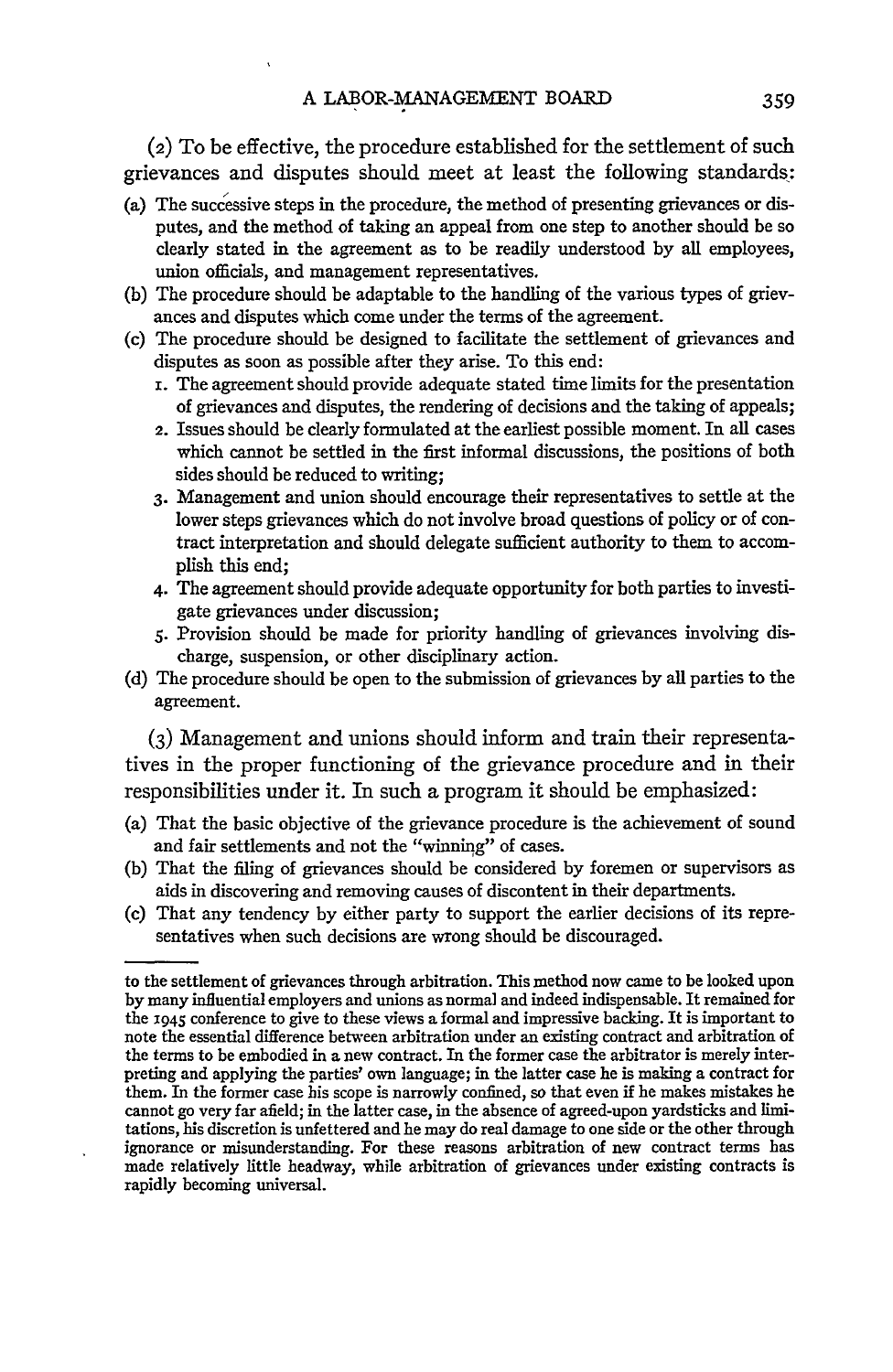- (d) That the willingness of management and union officials to give adequate time and attention to the handling and disposition of grievances and disputes is necessary to the effective functioning of the procedure.
- (e) That for the sound handling of grievances and disputes both management and union representatives should be thoroughly familiar with the entire collective bargaining agreement.

(4) The parties should provide by mutual agreement for the final determination of any unsettled grievances or disputes involving the interpretation or application of the agreement by an impartial chairman, umpire, arbitrator, or board. In this connection the agreement should provide:

- (a) A definite and mutually agreed upon procedure of selecting the impartial chairman, umpire, arbitrator, or board.
- (b) That the impartial chairman, umpire, arbitrator, or board should have no power to add to, subtract from, change, or modify any provision of the agreement but should be authorized only to interpret the existing provisions of the agreement and apply them to the specific facts of the grievance or dispute.
- **(c)** That reference of a grievance or dispute to an impartial chairman, umpire, arbitrator, or board should be reserved as the final step in the procedure and should not be resorted to unless the settlement procedures of the earlier steps have been exhausted.
- (d) That the decision of the impartial chairman, umpire, arbitrator, or board should be accepted by both parties as final and binding.
- (e) That the cost of such impartial chairman, umpire, arbitrator, or board should be shared equally by both parties.

(5) Any question not involving the application or interpretation of the agreement as then existing but which may properly be raised pursuant to agreement provisions should be subject to negotiation, conciliation, or such other means of settlement as the parties may provide.

(6) Where an agreement contains a renewal clause and a change or modification or reopening of the agreement is requested by either party or where the existing agreement is about to be terminated, ample time prior to the termination of the agreement should be provided for the negotiation of a new or modified agreement. If such negotiations should fail, the parties should make early use of conciliation, mediation, and, where mutually agreed to, arbitration.

 $C$ . The Maintenance of Collective Agreements<sup>16</sup>

(i) The customary provisions incorporated in collective-bargaining agreements which permit management to discipline any employees subject to their right to appeal through the grievance machinery of the agree-

**<sup>16</sup>** This section, in a few crisp sentences, codifies two more highly significant gains in labormanagement thinking: (1) the importance and necessity of management's right to discipline, and the correlative right of the disciplined employee to appeal his penalty through the griev-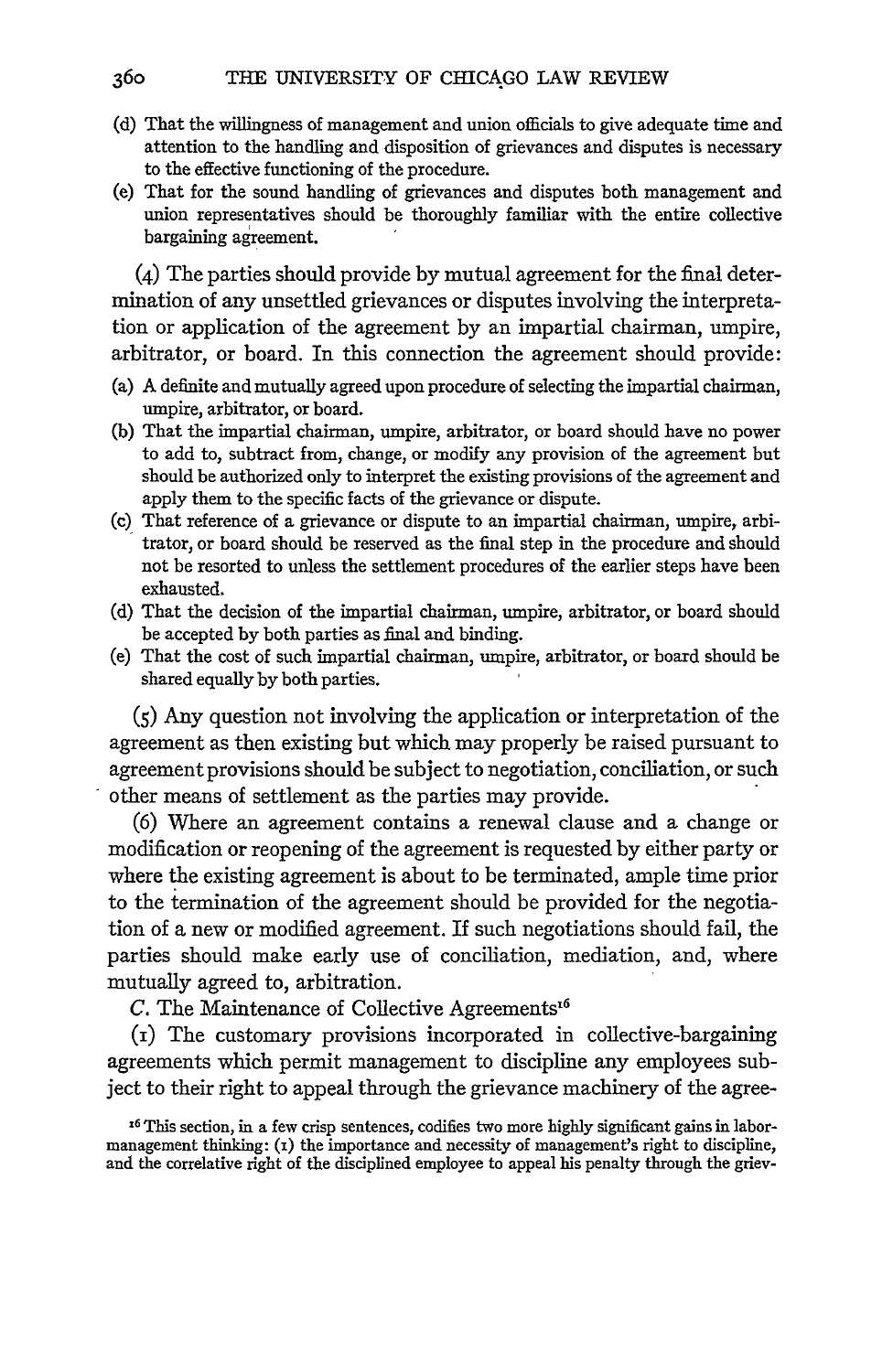ment for any violation of its provisions are desirable and necessary for the proper administration of the agreement.

(2) Management and unions must require that their respective officials refrain from encouraging or engaging in contract violation. The parties must establish and enforce such regulations as may be necessary within their respective jurisdictions to insure absolute unqualified adherence to the contract commitment made.

### III

I have presented the foregoing draft of an Act of Congress not because I thought its details important, but because it embodies, and therefore may help some people to visualize more clearly, what I believe to be the basic principles of a sound labor program, namely:

(i) That, in a democracy such as ours, fundamental progress toward the avoidance and peaceful settlement of industrial conflicts can only be made by agreement between industry and labor upon policies and procedures designed to buttress collective bargaining and to make it work more effectively and without serious breakdowns;

(2) That the establishment of a continuing, organized relationship between the leaders of industry and labor holds out the best hope of furthering agreement along these lines;

**(3)** That as a practical matter the establishment of such a relationship can only be effected by the government, and that the government should lend every aid to bringing it about and maintaining it, while continuing to mediate in the field; and

(4) That the government should, in addition, capitalize upon the significant agreements heretofore reached by the leaders of industry and labor, by publishing them in statutory form, not as compulsory edicts but as a charter of fair labor practices constituting national policy; after which the leaders of industry and labor should be charged with responsibility, in their continuing, organized relationships, for further developing and adding to this charter.

I do not hold out these four principles as panaceas. I do not believe that in a free-market economy such as we are trying to maintain we can altogether avoid situations in which workers, emulating the price policies of other producers, will withhold their services in order to raise or maintain

ance procedure *after* the discipline has been imposed (any remissions of penalties being made retroactive); (2) the importance and necessity of adhering to contracts, and the positive obligation resting on both parties to co-operate to that end. These convictions, which had begun to take shape before the war, were greatly strengthened by the war-time need of maximum production.